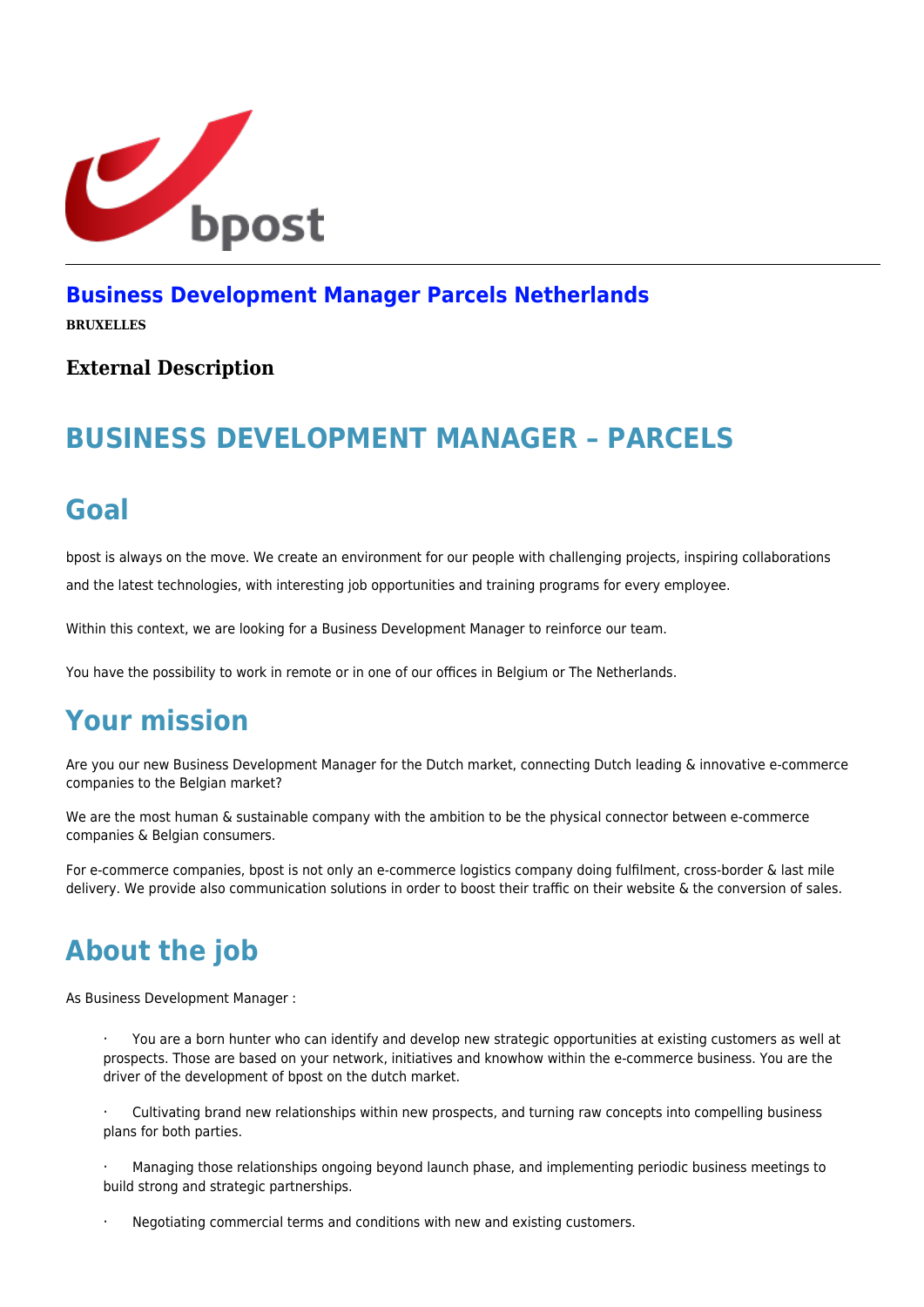· You will become a point of reference in the area and will participate in trade shows, events and conferences (Emerce, Deliver event, Webwinkel…).

## **Your profile**

It goes without saying that you have strong commercial skills and that you bring drive, enthusiasm, energy and a positive attitude to the team. We would like to emphasize the following:

· You have at least 5 years of experience in a business development position in the e-commerce sector.

· You have a sound knowledge of the e-commerce parcel market in the Netherlands. Ideally you have already a strong network in this market.

· You are a born communicator and can adapt yourself to different target groups, fluent in Dutch and English, other EU languages are a plus. As a result of your excellent communication you build easily good relationships and partnerships.

· You have a profound knowledge of selling techniques and experience with long and complex sales cycles.

· You manage your work : independent, proactive and hands-on with a focus on results. You set the right priorities and use a pragmatic approach in combination with a critical mindset.

You show sound judgment & diplomatic capabilities to navigate through confidential and sensitive matters.

## **Why bpost?**

Like many other companies, we offer a nice package of benefits in addition to a monthly salary, including a company car, hospitalisation insurance, group insurance, disability insurance, a bonus, 20 days' leave and 7 extra statutory leave days, a lump-sum reimbursement of expenses and many benefits for more than 100 bpost partners.

Next to Belgium's leading postal operator, bpost is of course also an **important parcel and e-commerce logistics** provider in Europe, North-America and Asia. We deliver mail and parcels to millions of doorsteps and provide logistic services to businesses and consumers.

Is the vacancy above something for you? Then you're definitely someone who cares, who dares and who likes to work together. Because at bpost Parcels & Logistics…

…we care. bpost has always acted as a kind of link between people, societies and companies. Due to digitization, there is less contact between people, but our connecting and ubiquitous role has never been stronger. In addition to the important social services bpost provides, we are also one of the largest employers of short-schooled employees, offering them the opportunity to graduate from secondary school. **You'll have an impact on society and everyone in it**.